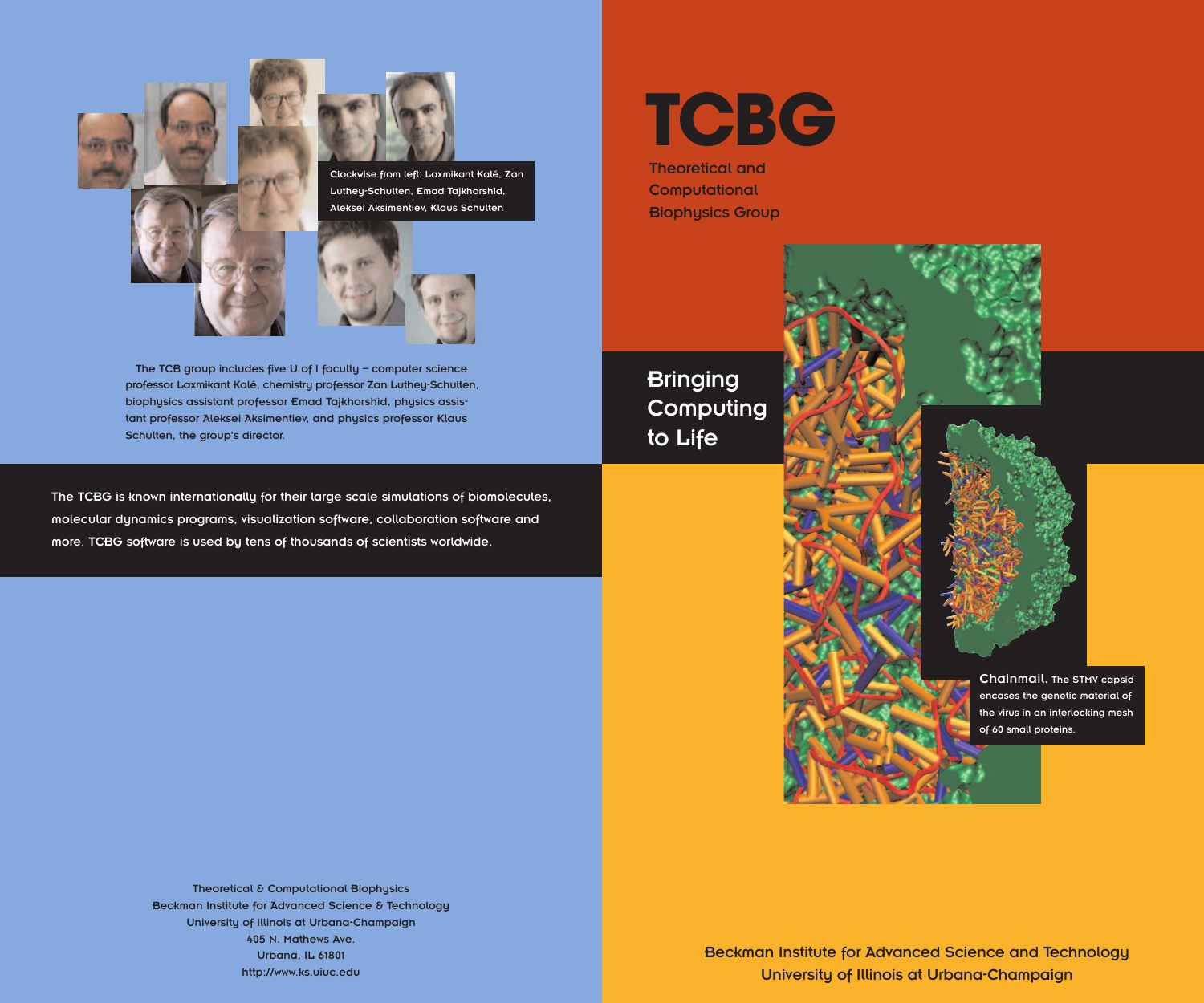# **John Stone had always liked <sup>a</sup>**

**challenge. And he'd written software for almost every personal computer available. So when a fellow graduate student enlisted him to speed up software that predicted how air would flow through jet engines, Stone jumped at the chance.**

Over the next several weeks, Stone, then a master's student at the University of Missouri-Rolla, merged his high-end graphics program with his friend's fluid-simulation program. His friend had been spending two and half days of computer time to create a single snapshot of turbulent air flow. The merged program produced the same snapshot in seven seconds, and soon the two had created an animation of turbulent airflow. "He could see something he couldn't see before," Stone recalls. "It was great for both of us."

A decade later, Stone is still helping scientists uncover nature's mysteries. As a senior research programmer at Beckman Institute's Theoretical and Computational Biophysics (TCB) group, he develops state-of-the-art software that helps scientists visualize the movement of large biological molecules. And he's got plenty of company. The TCB group includes a six-member team of developers who create parallel-computing software that simulates biomolecules, visualizes the results of those simulations, and develops new software for scientific collaborations.

Their software is used by tens of thousands of scientists worldwide, it's won them a prestigious Gordon Bell award for exemplary use of a large parallel computer, and it's helped make the TCB group one of the world's top biophysics laboratories.

And key to their success are computer scientists like Stone. By delving deep into a few scientific applications, they've enabled scientists to probe the far edge of biophysics, and they've developed some of the most powerful parallel-computing software on earth.

## **A High-tech Haven**

A unique hybrid of computer science and computational science, the TCB group excels in both. They operate the National Institutes of Health Resource for Macromolecular Modeling and Bioinformatics, which develops new algorithms and computing tools to shed light on the molecular machines that cells use to harvest energy from sunlight, sense their environment, and turn on genes.

With more than \$2 million a year in external funding, the TCB group includes five U of I faculty – physics assistant professor Alek Aksimentiev, computer science professor



TCBG developers have a rare opportunity to improve their software by working directly with its end users. It's an opportunity many commercial programmers never get, and one that Stone and Phillips sought out. Today, Stone develops and maintains TCBG's Visual Molecular Dynamics (VMD) program, and Phillips NAMD, a scalable molecular dynamics program.

Laxmikant Kalé, chemistry professor Zan Luthey-Schulten, biophysics assistant professor Emad Tajkhorshid, and physics professor Klaus Schulten, the group's director. They're known internationally for their huge simulations of biomolecules and for their software, including molecular dynamics programs, visualization software, collaboration software and more.

Since the early 1990s, TCB computer scientists have pioneered the scientific use of parallel computing clusters, with each cluster giving way to one more powerful. The three latest clusters, named after moons of Uranus, each consist of 24 dual-processor, rackmounted Xeon systems, all housed in the group's Beckman Institute facilities. The TCB group also runs its software on some of the country's most powerful supercomputers, including the 10-teraflop Xeon Linux cluster at the nearby National Center for Supercomputing Applications.

But it's not just high-end technology that has made the TCB group a haven for computer scientists. The group's developers immerse themselves in a single project for several years at a time, and they're completely involved in all the decisions about the software. Such autonomy is rare in the commercial world, says senior research programmer Kirby Vandivort, who's been working with Schulten since 1999. "I think a lot of commercial programmers are told, 'Make this widget do that.' That's not nearly as exciting as having to go through the design process in your head and figuring out what you want to do."

And these days, what TCB group developers often want to do is make scientific software faster.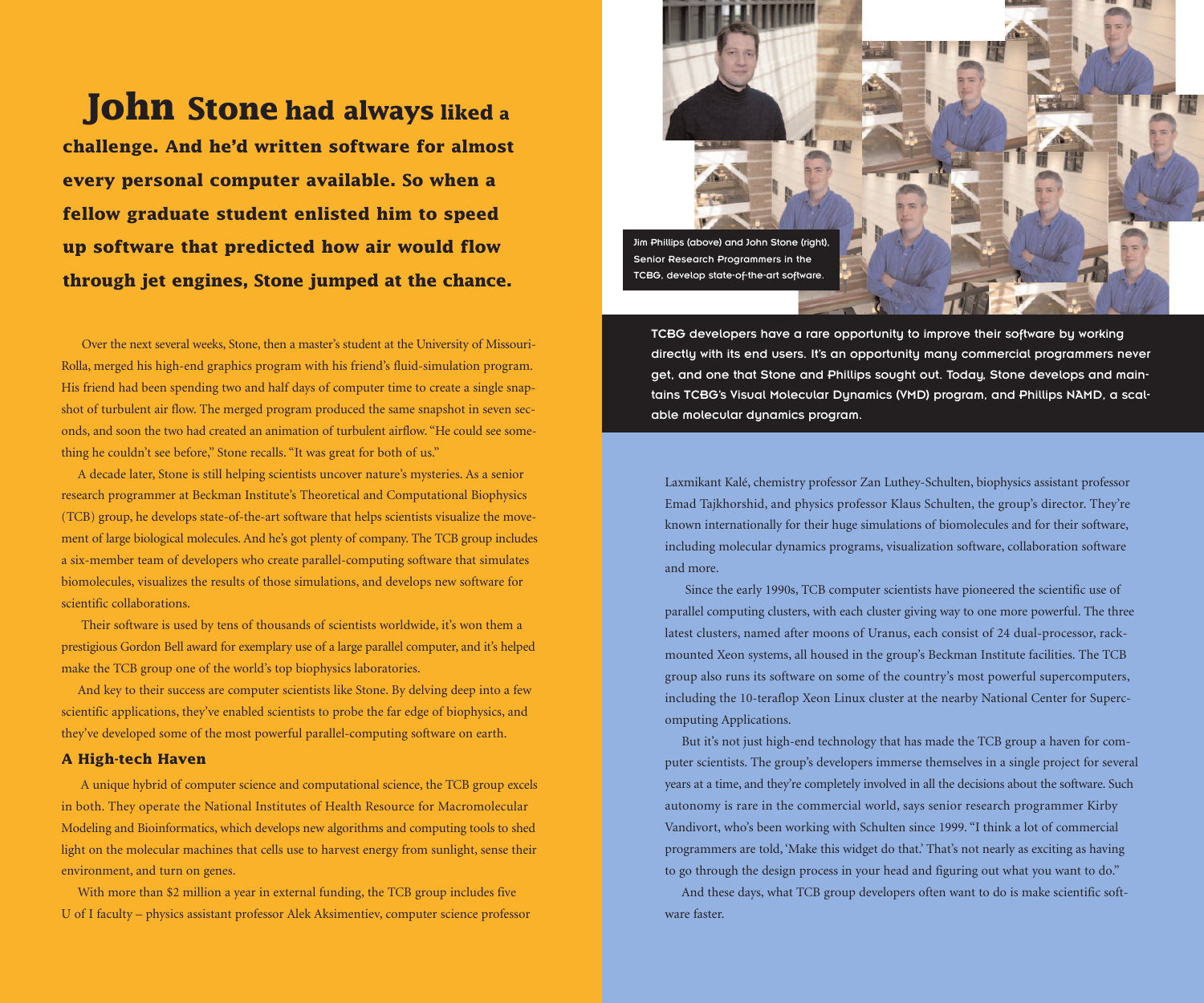### **The Need for Speed**

From the beginning, the TCB group pursued the fastest parallel computers they could find. In 1988, soon after arriving at the Beckman Institute, Schulten realized that to understand the key reactions of photosynthesis, a process that ultimately supplies the energy used by most of the planet's creatures, he had to create a realistic computer model of a key photosynthetic protein and the cell membrane it sat in. That meant simulating the behavior of 27,000 atoms for a nanosecond – a huge molecular-dynamics simulation that could then be done only on a Cray supercomputer that cost more than \$10 million.

"Nobody was going to give me that computer. So we built this one." Schulten points to a modest stainless steel box on

a shelf in his office. It's a 60-processor parallel computer, and Schulten and his graduate students spent months building it, soldering their own circuit boards, rehabbing an oscilloscope to test circuits, and printing circuit board masks with an aging laser printer. To simulate the behavior of the 27,000-atom protein, they developed a novel computer program and ran the computer continuously for more than two years. It was one of the earliest uses of parallel computing in the life sciences.

Schulten's team published the results in 1993, and soon began running their molecular-dynamics simulations on the first commercial parallel computers, including the massively parallel Connection Machine. The TCB group's physicists and chemists always wrote their own software.

Schulten early on enlisted the help of Kalé, a computer science professor who currently heads the University of Illinois' Parallel Programming Laboratory. Kalé and several of his grad students got to work immediately. Kalé students Gengbin Zheng, Sameer Kumar, Chee-Wai Lee, and David Kunzman are shown below.



Eventually, in collaboration with computer scientists, they created a program called NAMD to perform molecular-dynamics simulations on parallel machines, using a then-new programming language called C++ that made the program more modular and more extendable.

But they needed to compute even faster if they were to understand the behavior of important biomolecules containing more than 100,000 atoms. And as parallel-processing clusters grew larger, NAMD ran slower instead of faster. It became clear that the real bottleneck was in the software.

#### **A Two-Way Street**

To come up with a solution, Schulten early on enlisted the help of Kalé, a computerscience professor who currently heads the University of Illinois' Parallel Programming Laboratory. Kalé and several of his grad students got to work immediately. To make NAMD calculate as fast as the scientists wanted, they needed a very efficient way to make use of all the processors in a cluster. Their answer was a a parallel programming system called Charm++ that conducts automated resource management, basically acting like a factoryfloor supervisor to steer work to idle processors.

Jim Phillips, a physics graduate student in the TCB group, then made sure those processors did their job correctly. To calculate the movement of the biomolecules with thousands of atoms, Phillips wrote algorithms to calculate how each pair of atoms in the protein tugs or pushes each other, and how these forces combine to move the entire protein. Phillips' work ensured that "when we run simulations on 100 or 1,000 processors, we're getting the right answers," he says.

Today, NAMD can simulate the movement of proteins with millions of atoms, making it the world's fastest parallel molecular dynamics program. Phillips, currently a senior research programmer in the TCB group, continues to incorporate the latest parallel-computing advances into NAMD, which now runs efficiently on several thousand parallel processors.

Working on scientific software offers a different type of challenge to mathematically inclined computer scientists. Robert Skeel, a longtime UI computer-science professor and TCB group member who recently moved to Purdue University, develops numerical

**Charm++ now undergirds cutting-edge scientific modeling software being developed by Scientists for fields as diverse as materials science, quantum chemistry,**